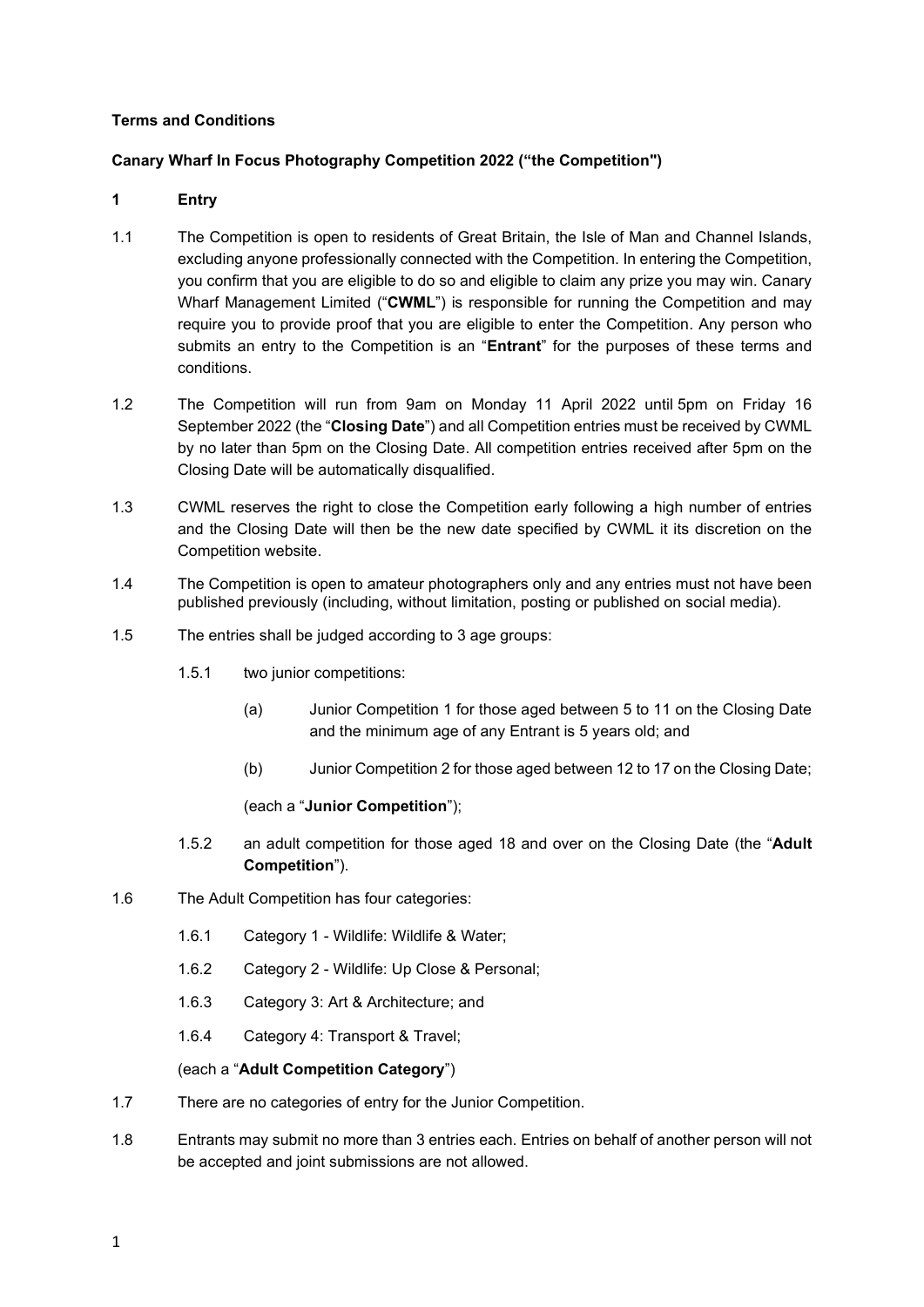- 1.9 Entrants are not permitted to withdraw previously submitted entries and attempts to replace entries with newer submissions is not allowed.
- 1.10 CWML will not accept any liability or responsibility for entries that are lost, mislaid, damaged, delayed or undelivered, regardless of cause, including (without limitation), for example, as a result of any postal failure, equipment failure, technical malfunction, systems, satellite, network, server, computer hardware or software failure of any kind nor any liability for technical errors or communication failures in networks and/or internet access.
- 1.11 CWML will not accept proof of transmission as proof of receipt of entry to the Competition. Proof of electronic submission is not proof of receipt by CWML.

## 2 How to enter

To enter the Competition you must upload a completed entry form, which can be found on the Competition website (https://canarywharf.com/whats-on/photography-competition-apr-sept-2022/) ("Entry Form"), by 5pm on the Closing Date (each submission will be a "Competition Entry").

2.1 By submitting a Competition Entry, you are agreeing to be bound by these terms and conditions.

# 3 Judging

- 3.1 The Competition entries will be judged by a panel of judges chosen by CWML ("Judging Panel") and the Judging Panel is responsible for the selection of shortlisted entries and all winning entries thereafter (save for the Wildcard Award detailed in clause 4).
- 3.2 The Adult Competition will be judged in two rounds:
	- 3.2.1 the first round will be the shortlisting of five Competition Entries per Adult Competition Category ("Adult Shortlist"); and
	- 3.2.2 the second round will be the selection of one winner per Adult Competition Category from the Adult Shortlist (each winner shall be an "Adult Competition Category Winner").
- 3.3 Each Junior Competition will be judged in two rounds:
	- 3.3.1 the first round will be the shortlisting of:
		- (a) five Competition Entries for Junior Competition 1 ("JC1 Shortlist"); and
		- (b) five Competition Entries for Junior Competition 2 ("JC2 Shortlist"); and
	- 3.3.2 the second round will be the selection of:
		- (a) one winner for the Junior Competition 1 selected from the JC1 Shortlist; and
		- (b) one winner for the Junior Competition 2 selected from the JC2 Shortlist (each a "Junior Competition Winner").
- 3.4 The Judging Panel shall select an overall winner of the Competition from the four Adult Competition Category Winners and the two Junior Competition Winners (the "Overall Competition Winner").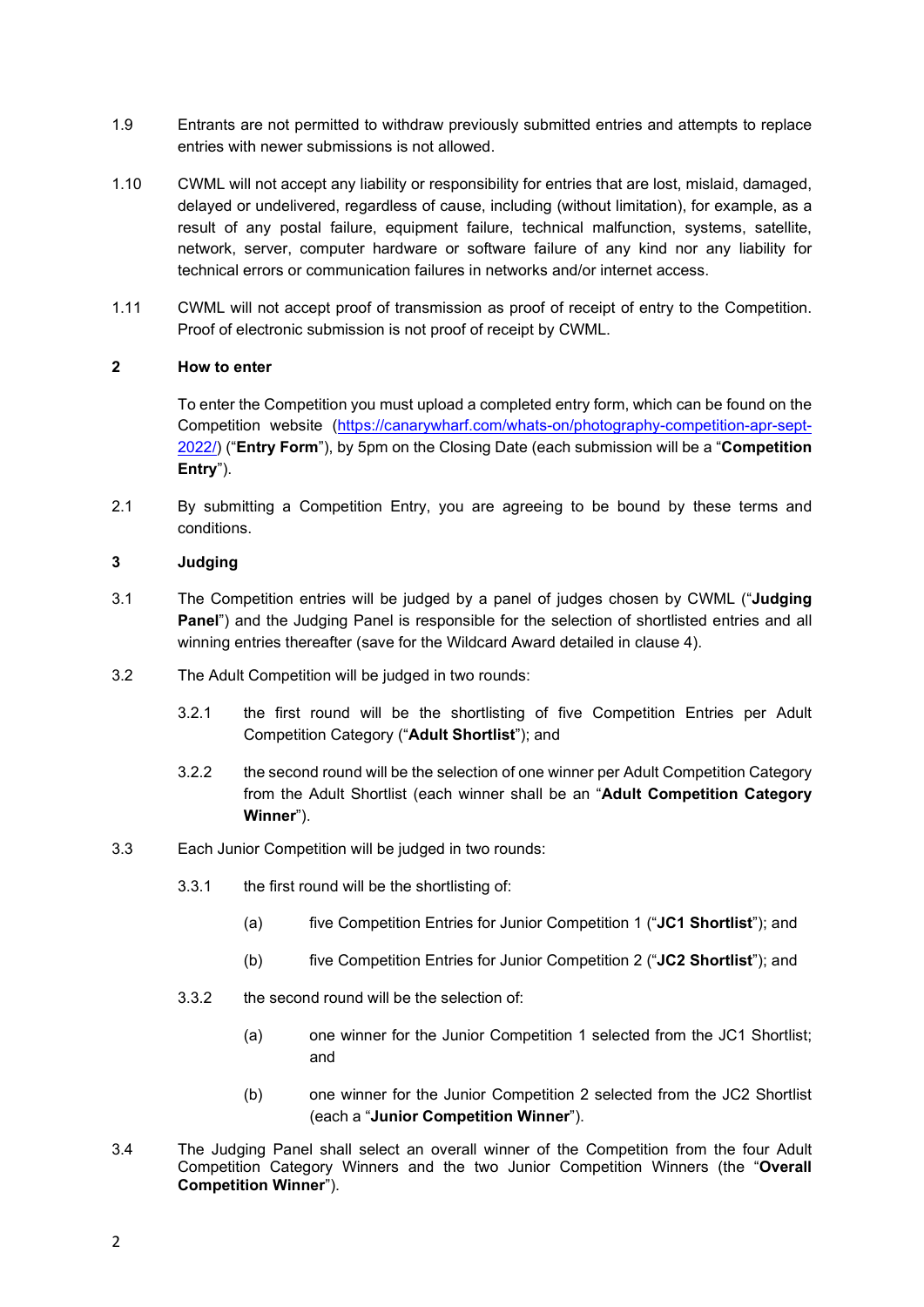- 3.5 The judges will consider a number of factors, including composition, originality and public appeal. The Overall Competition Winner will be the Competition Entry which the Judging Panel believe is the most compelling representation of the Canary Wharf Estate.
- 3.6 Those Competition Entries shortlisted in the Adult Shortlist, the JC1 Shortlist and the JC2 Shortlist ("Shortlisted Entries") will be notified, by email, prior to Monday 14 November 2022.
- 3.7 Shortlisted Entries will be printed and displayed in The Competition Gallery, set up in the Reception Lobby of One Canada Square, Canary Wharf, London E14 (or such other venue as determined by CWML from time to time) from 14 November 2022 to 2 December 2022 (the "Exhibition").
- 3.8 There will be no notification for Competition Entries that are not shortlisted.
- 3.9 In all cases, the Judging Panel's decision is final, and no correspondence or discussion will be entered into.

## 4 Wildcard Award

- 4.1 A panel of directors and employees of Canary Wharf Group plc chosen by CWML ("Wildcard Panel") shall choose one Competition Entry from all of the valid Competition Entries submitted to the Competition to win a prize called the "Wildcard Award".
- 4.2 The Wildcard Panel will consider a number of factors, including composition, originality and public appeal and the winner of the Wildcard Award ("Wildcard Winner") will be the Competition Entry which the Wildcard Panel believe is the most compelling representation of the Canary Wharf Estate.
- 4.3 In all cases, the Wildcard Panel's decision is final, and no correspondence or discussion will be entered into.

#### 5 Prizes

- 5.1 Each of the four Adult Competition Category Winners will receive a £500 Canary Wharf Gift Card.
- 5.2 Each of the two Junior Competition Winners will receive a £250 Canary Wharf Gift Card and a camera.
- 5.3 The eight Junior Competition shortlisted runners up in the JC1 Shortlist and the JC2 Shortlist who are not Junior Competition Winners (four runners up per Junior Competition) will receive a £25 Canary Wharf Gift Card.
- 5.4 The Overall Competition Winner will receive a £1,000 Canary Wharf Gift Card in addition to the prize they were awarded as either a Junior Competition Winner or an Adult Competition Category Winner.
- 5.5 The Wildcard Winner will receive a £200 Canary Wharf Gift Card.
- 5.6 The Canary Wharf Gift Cards to be awarded as prizes pursuant to clauses 5.1 to 5.5 (inclusive) are subject to the Canary Wharf Gift Card terms and conditions in place from time to time which can be found at https://canarywharf.com/shops-services/gift-cards/
- 5.7 There is no cash alternative for any of the prizes.
- 5.8 In the event of unforeseen circumstances, CWML reserves the right to provide alternative prizes of equal or greater value.
- 5.9 No further details on the Winners will be available other than what is made public during the Competition.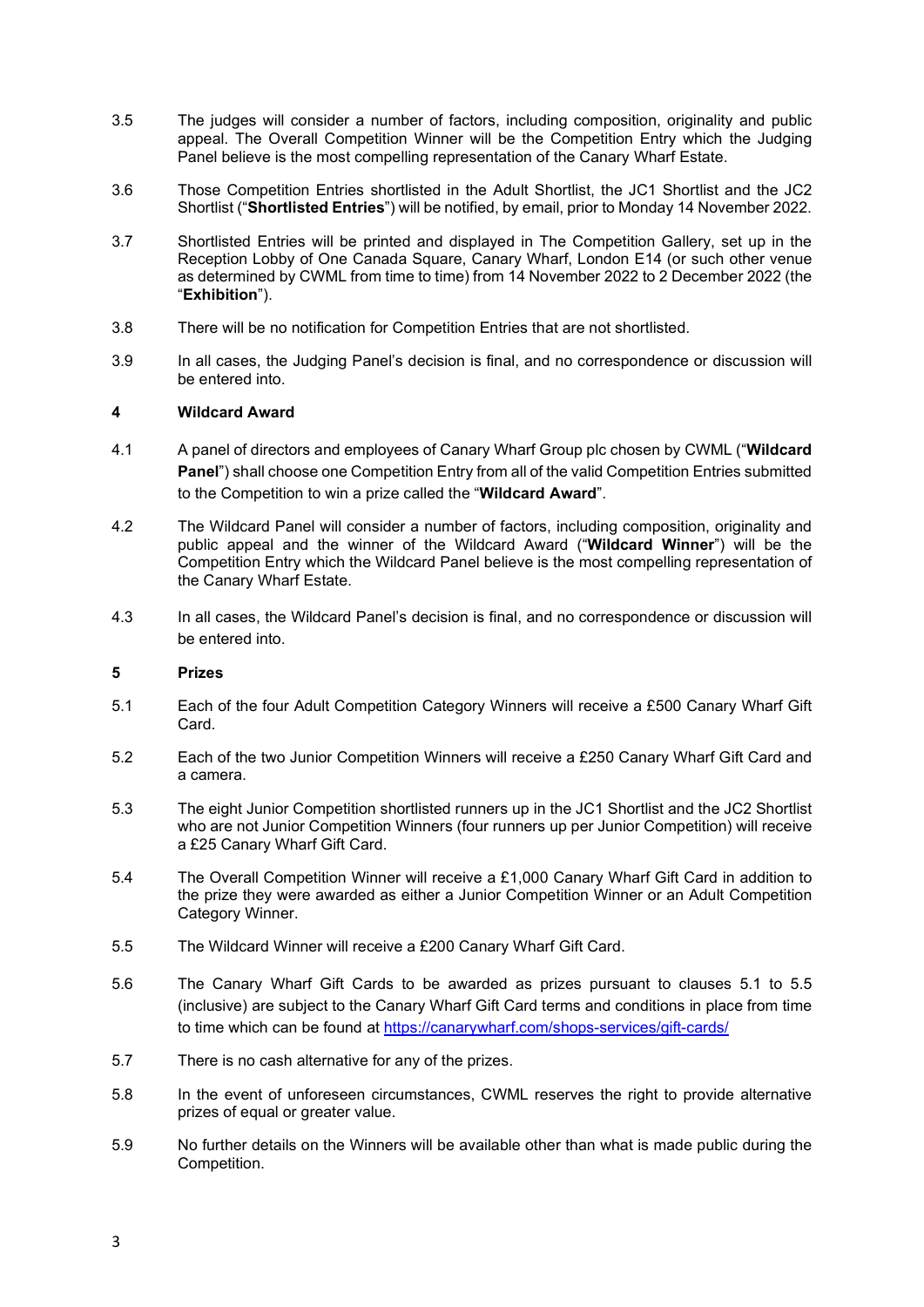- 5.10 Winners may be required to take part in related publicity and such participation is a condition of accepting a prize.
- 5.11 The prizes are not negotiable or transferable.

#### 6 Winners

- 6.1 CWML will contact the shortlisted Entrants prior to Monday 14 November 2022 using the telephone number and/or email address provided with the relevant Competition Entry and the shortlisted Entrants shall be invited to an awards ceremony taking place on 2 December 2022 at Level 39, One Canada Square, Canary Wharf (or such other venue as determined by CWML from time to time) where the Adult Competition Category Winners, the Junior Competition Winners, the Overall Competition Winner and the Wildcard Winner (each a "Winner" and together the "Winners") will be announced.
- 6.2 CWML will contact any Winner(s) who cannot attend the awards ceremony in person or who have not responded to the awards ceremony invitation email referred to in clause 6.1 as soon as practicable after the Announcement Date (see clause 6.3 below), using the telephone number and/or email address provided with the Competition Entry.
- 6.3 CWML must either publish or make available information that indicates that a valid award took place. To comply with this obligation CWML will publish the each of the Winners' forename, surname and the relevant winning photograph and title on 2 December 2022 on the Competition website following the awards ceremony referred to in clause 6.1 ("Announcement Date").
- 6.4 If you object to any or all of your forename, surname and winning Competition Entry photograph and title being published or made available to the public, please contact CWML at photography@canarywharf.com. In such circumstances, CWML must still provide the information and winning Competition Entry to the Advertising Standards Authority on request and you consent to this.
- 6.5 If you are a Winner and could not attend the awards ceremony in person to collect your prize, you will have 15 days from the Announcement Date to claim the prize by providing the correct postal address for the Canary Wharf Gift Card to be posted to or such alternative method of delivery as determined by CWML. If you do not claim the prize by this date, your claim will become invalid.
- 6.6 The prize may not be claimed by a third party on behalf of a Winner (provided that a parent or guardian may claim a prize on behalf of a Junior Competition Winner).
- 6.7 CWML will make all reasonable efforts to contact each Winner. If a Winner cannot be contacted or is not available or has not claimed their prize within 15 days of the Announcement Date, CWML reserves the right to offer the prize to the next eligible Entrant selected from the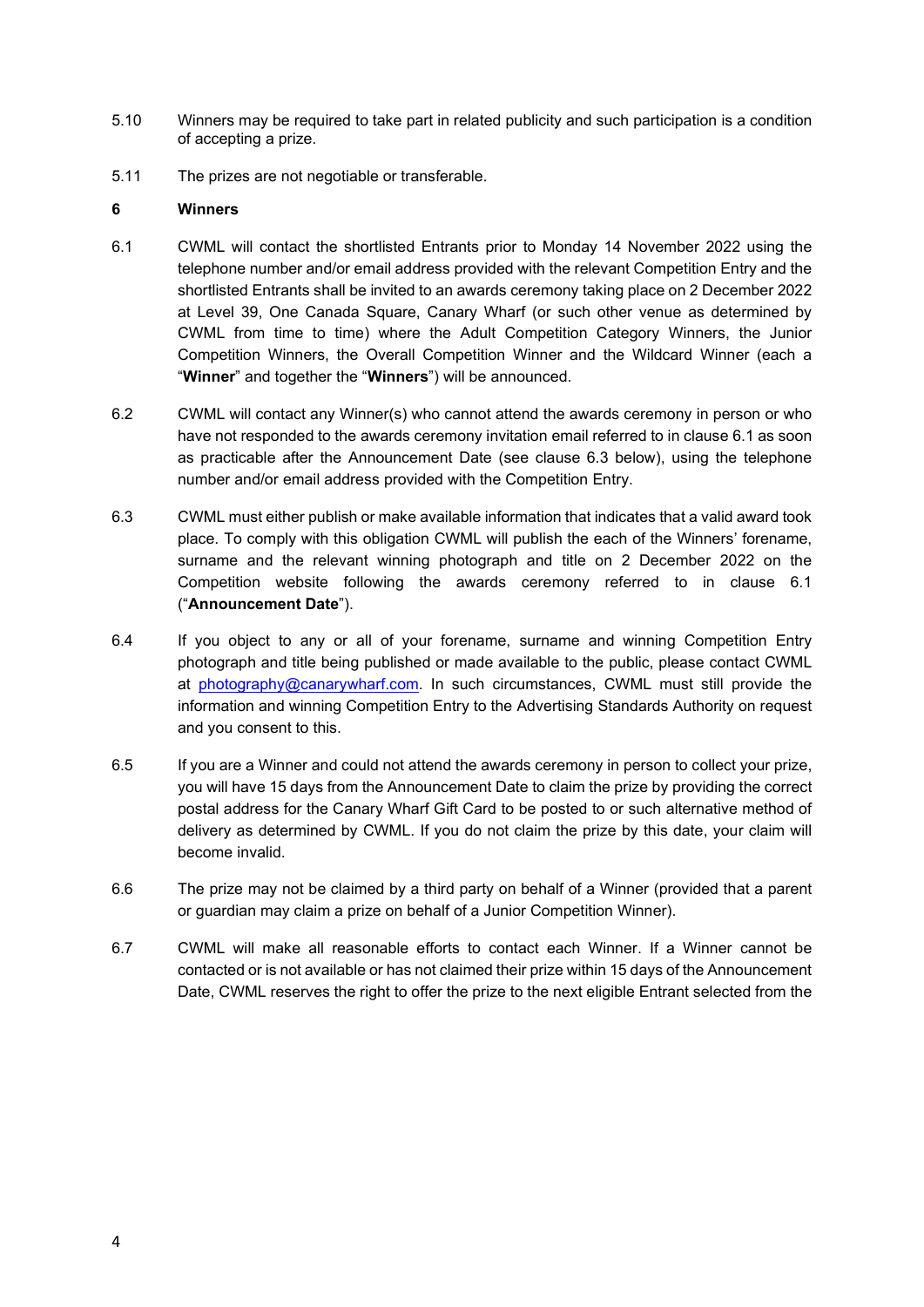Shortlisted Entries for the relevant competition (i.e. Junior Competition 1, Junior Competition 2 or Adult Competition Category).

- 6.8 CWML does not accept any responsibility if a Winner and/or any shortlisted Entrant contacted pursuant to clause 6.7 is not able to take up their prize.
- 6.9 CWML does not accept any responsibility for any prizes which are lost, mislaid, damaged, delayed or undelivered, regardless of cause, including (without limitation), for example, as a result of any postal or courier failure.

### 7 File & Image Specifications

- 7.1 Photographs must be taken from within the boundaries of the Canary Wharf Estate as shown on the Canary Wharf Estate Plan (which can be downloaded from the Competition webpage at https://canarywharf.com/whats-on/photography-competition-apr-sept-2022/ ("Canary Wharf Estate Plan").
- 7.2 The Entrant's first and last name must clearly form part of the photograph file name. An example would be 'JOHN.SMITH – PICTURE NAME'. CWML reserves the right to disqualify entries where this is not included.
- 7.3 Entrants are advised that, whilst taking photos on the Canary Wharf Estate, they may be approached by security personnel.
- 7.4 Only still images will be accepted.
- 7.5 Both colour and black & white photographs are acceptable.
- 7.6 Photographs must be uploaded in JPEG format only.
- 7.7 Each photograph must be no larger than 10MB.
- 7.8 The resolution of the image must be high enough to enable an A1 sized print to be produced. This would typically be no less than 3000 pixels on the longest side. The Judging Panel will have the right to disqualify images where they believe that the resolution is too low.
- 7.9 The following image adjustments in a digital editing suite are permitted:
	- 7.9.1 Cleaning of the image, such as the removal of dust spots and sensor spots;
	- 7.9.2 Adjustments of contrast, brightness and tonal values;
	- 7.9.3 Adjustment of colour balance and saturation; and
	- 7.9.4 Sharpening of image and adjusting white balance and noise.
- 7.10 The following image adjustments are not permitted:
	- 7.10.1 Physical changes to the original scene such as the removal of objects, e.g. trees, plants, people etc.; and
	- 7.10.2 Nothing can be added to the image from another picture or photograph, such as sandwich shots, collages or any other form of composite picture building.
- 7.11 The Judging Panel will have the right to exclude images that they believe have been excessively treated to alter their authenticity.
- 7.12 Photographs must be originals. Scans of printed photographs, transparencies or negatives are not permitted.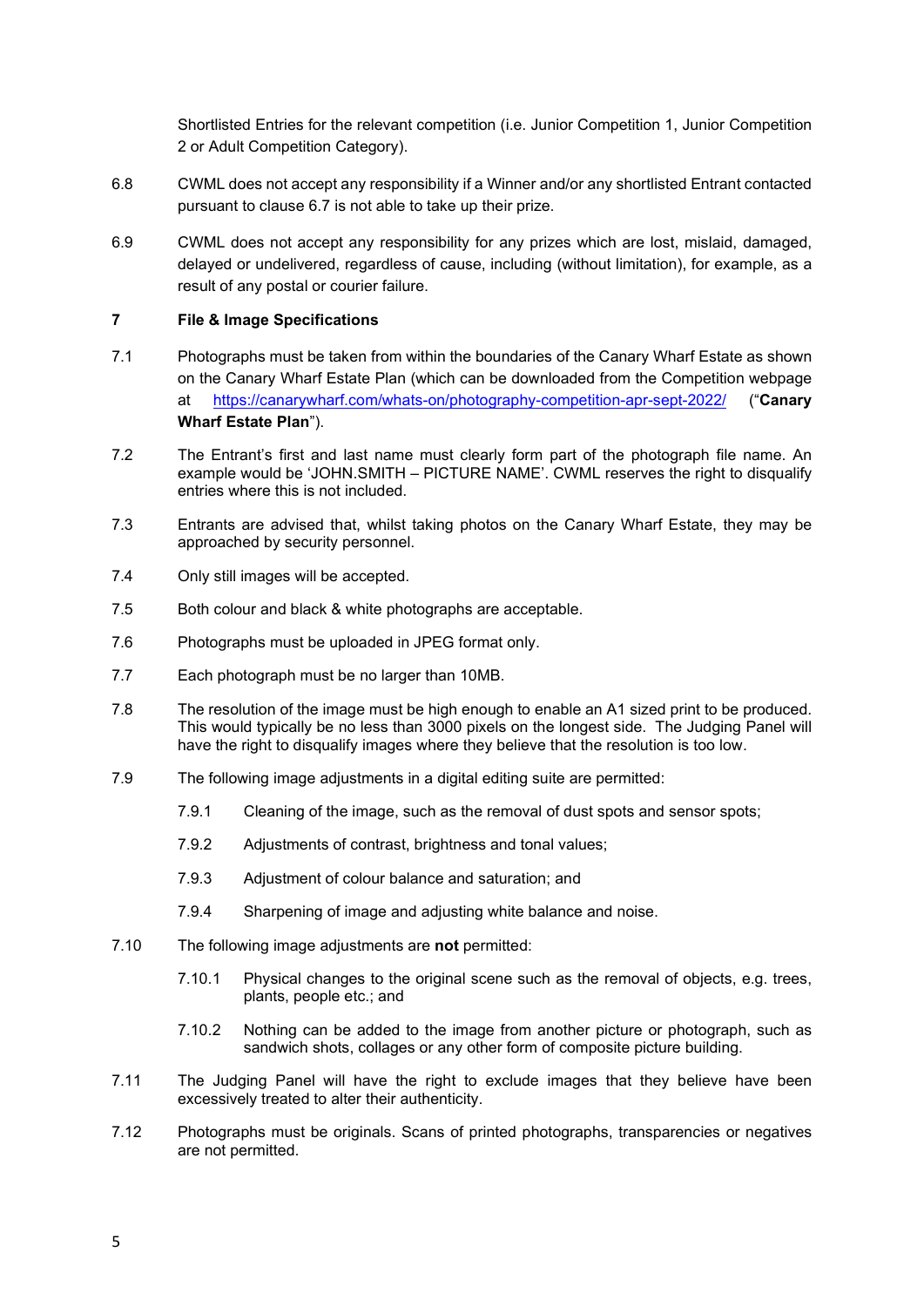7.13 Any Competition Entry that cannot be authenticated or is not of an acceptable quality will be disqualified.

## 8 Data Protection

- 8.1 All personal data and images received as part of the Competition will be securely held and used by CWML in accordance with all relevant data protection laws.
- 8.2 CWML will collect personal data about Entrants at the time of registration, through completion of the Entry Form, in order to administer the Competition and/or all associated activities.
- 8.3 Each Entrant is responsible for ensuring they have permission to use all content included in each Competition Entry. Photographs must not contain any content that the Entrant does not have permission to use. It is the responsibility of each Entrant to ensure that images they submit have been taken with the consent of anyone who is identifiable in that image (or the consent of their parent/guardian if they are under 16) and that the person(s) identified have been advised of the purpose of the submission and that the photograph and their image may be published by CWML.
- 8.4 By submitting a Competition Entry, the Entrant warrants to CWML that anyone depicted in it has signed a photo release form. For your convenience, a GDPR Photo Release Form can be found at Annexure 1 to these terms and conditions. The release form is for your own records to help you demonstrate compliance with data protection laws where you rely on consent and it is not necessary to submit a release form with your Competition Entry.
- 8.5 CWML may request copies of the relevant release form(s) to be provided prior to shortlisting and reserves the right to exclude entries where this is not given.

## 9 Intellectual Property

- 9.1 Each Competition Entry must be the original work of the Entrant and must not infringe the rights of any other party.
- 9.2 In the event that the Entrant is not the sole copyright owner of the Competition Entry(s), the Entrant must notify CWML at the point of submission, providing the names of all copyright owners.
- 9.3 Ownership of the copyright in any Competition Entry submitted to the Competition will remain with the copyright owner(s) and CWML shall use reasonable endeavours to credit the Entrant (e.g., © Entrant's name), where appropriate. The Entrant agrees that CWML will not be liable to the Entrant in the event of any omission of such credit.
- 9.4 By entering the Competition, the Entrant grants to CWML a non-exclusive, worldwide, irrevocable, royalty free licence to reproduce, publish and exhibit to the public by any means and in all media throughout the world, whether now known or invented in the future, directly and/or indirectly (with the right to sub-licence, where necessary) and which shall include (without limitation) any of the following uses:
	- 9.4.1 display on the Competition website;
	- 9.4.2 the judging of the Competition;
	- 9.4.3 display in the Reception Lobby of One Canada Square (and/or any other venue determined by CWML from time to time) in respect of the Exhibition;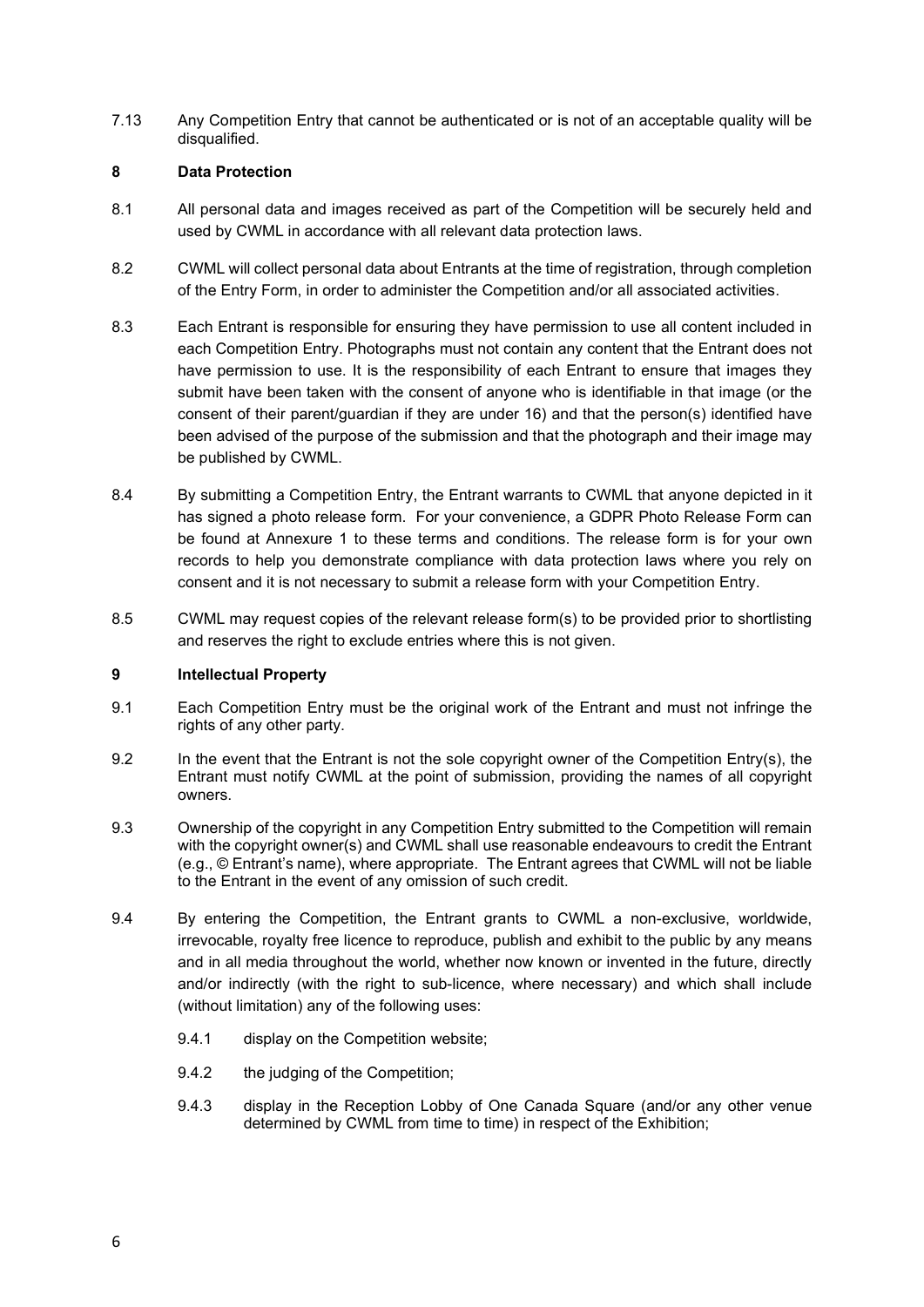- 9.4.4 in publicity materials including without limitation those relating to the Competition and CWML (and any group entities thereof) (including without limitation social media);
- 9.4.5 publication online, in magazines or other printed publications, electronic or print media which are produced by, or produced on behalf of, CWML (and/or official partners, group companies, supporters or sponsors) including (without limitation) the right to edit, alter, store and/or re-format the Competition Entry); and
- 9.4.6 collective publication for souvenir documentation to be distributed free of charge as part of the Competition, Exhibition or related events.
- 9.5 No fees or payments shall be payable by CWML to the Entrant or any third parties in respect of the licence referred to in clause 9.4 above.
- 9.6 CWML will not accept liability for any loss of or damage to any Competition Entry submitted into the Competition howsoever caused or for any other loss or damage as a result.
- 9.7 CWML reserves the right at its sole discretion to share any picture taken in relation to activities associated with the Competition including but not limited to workshops and/or an awards ceremony for a third party, unless against GDPR 2018 regulations.
- 9.8 CWML will not accept liability or responsibility for the misuse of images and/or failure of any Entrant or third party to comply with the Competition's copyright guidelines.

#### 10 Ethics, Health & Safety

- 10.1 Entries from Family Members (exclusively defined as parents, stepparents, children, stepchildren, siblings and stepsiblings) of the Judging Panel cannot be considered for shortlisting.
- 10.2 Entrants aged 15 and under must seek consent from a parent / guardian before entering the Competition. CWML may request details of the parent / guardian to confirm consent prior to shortlisting and reserves the right to exclude entries where this is not given.
- 10.3 The Entrant must not do anything to cause injury or distress to any animals or destroy their habitat. If the Judging Panel suspect that a Competition Entry has been achieved through cruel or unethical practices, including (without limitation) the use of live bait, the Competition Entry will be disqualified and CWML reserves the right to report the Entrant to the relevant authorities.
- 10.4 Images of captive species or house pets are not permitted.
- 10.5 In submitting their entries, Entrants are reminded:
	- 10.5.1 Entries must not deceive the viewer or attempt to disguise and/or misrepresent the reality of nature; and
	- 10.5.2 Information supplied in the Entry Form must be complete, true and accurate.
- 10.6 The Entrant is responsible for ensuring full compliance with any applicable national or international legislation and for securing any relevant permits that may be required.
- 10.7 The Entrant is also responsible for requesting and obtaining the permission of any person(s) captured in the Competition Entry.
- 10.8 To the fullest extent permitted by law, CWML, its agents or distributors will not in any circumstances accept any liability or responsibility for any loss, damage, personal injury or death occurring as a result of taking up the prize except where it is caused by the negligence of CWML, its agents or distributors or that of their employees. Your statutory rights are not affected.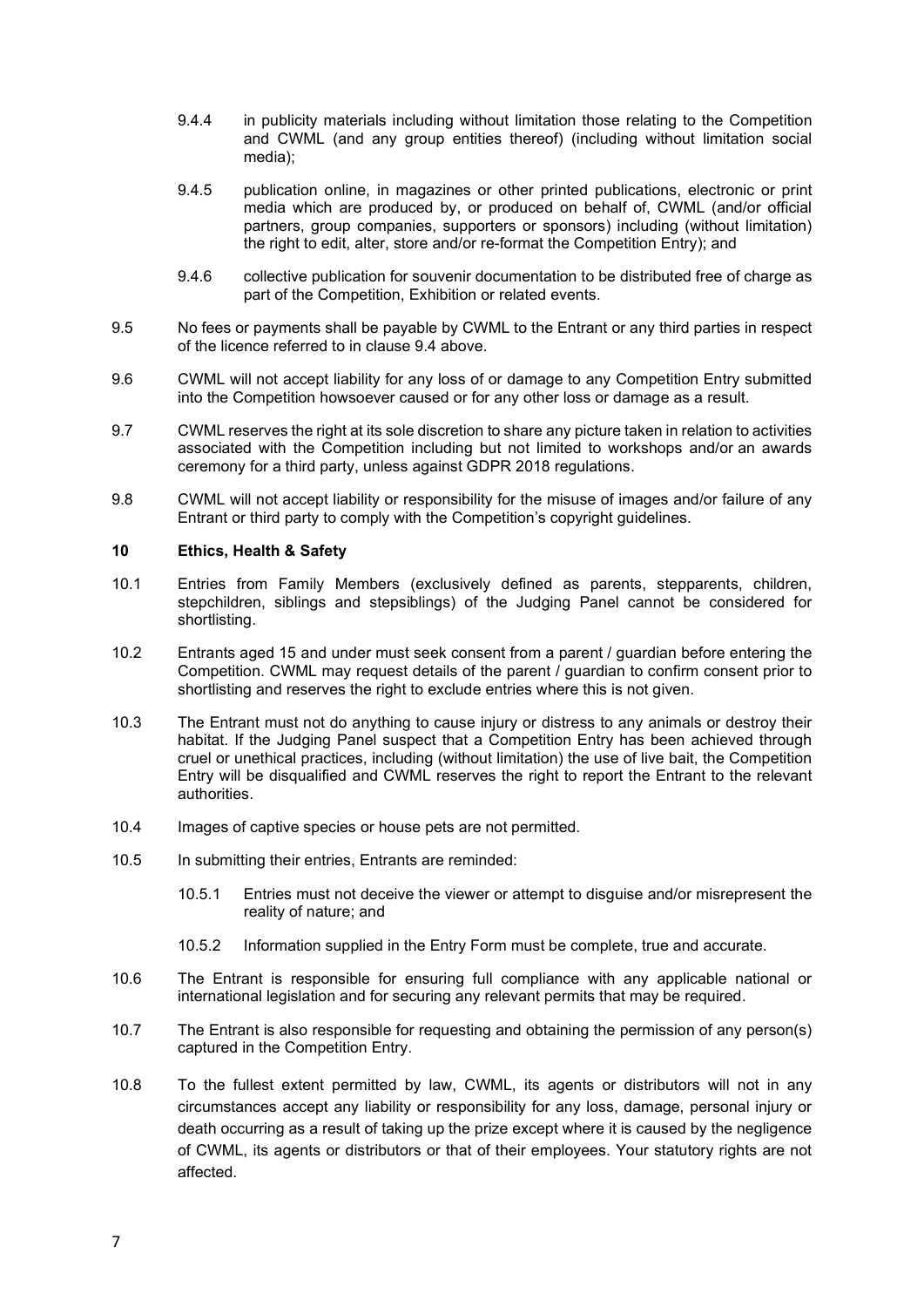## 11 General

- 11.1 CWML reserves all rights to disqualify you from participating in the Competition if:
	- 11.1.1 your conduct is contrary to the spirit or intention of the Competition; and/or
	- 11.1.2 there is any reason to believe that there has been a breach of these terms and conditions.
- 11.2 CWML reserves the right to hold void, suspend, cancel, or amend the prize for the Winners or any one or more of them where it becomes necessary to do so.
- 11.3 These terms and conditions shall be governed by English law, and the parties submit to the exclusive jurisdiction of the courts of England and Wales.